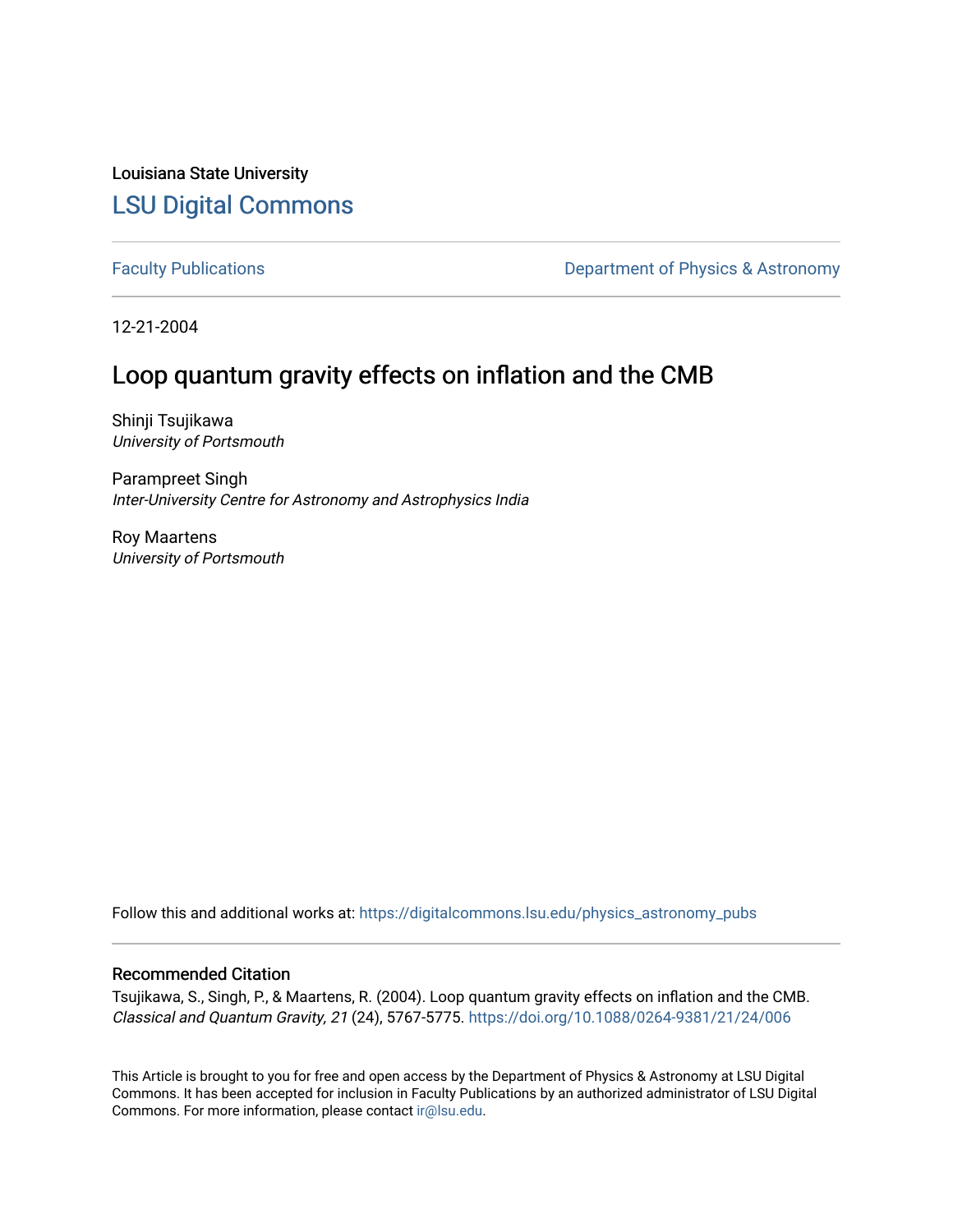### Loop quantum gravity effects on inflation and the CMB

Shinji Tsujikawa<sup>1</sup>, Parampreet Singh<sup>2</sup>, and Roy Maartens<sup>1</sup>

<sup>1</sup>Institute of Cosmology and Gravitation, University of Portsmouth, Portsmouth PO1 2EG, UK and  $\frac{2 \text{ HICAA}}{2 \text{ HICAA}}$  Conceptibing Pune 111,007 Indic<sup>t</sup>

IUCAA, Ganeshkhind, Pune 411 007, India ∗

(Dated: September 21, 2018)

In loop quantum cosmology, the universe avoids a big bang singularity and undergoes an early and short super-inflation phase. During super-inflation, non-perturbative quantum corrections to the dynamics drive an inflaton field up its potential hill, thus setting the initial conditions for standard inflation. We show that this effect can raise the inflaton high enough to achieve sufficient e-foldings in the standard inflation era. We analyze the cosmological perturbations generated when slow-roll is violated after super-inflation, and show that loop quantum effects can in principle leave an indirect signature on the largest scales in the CMB, with some loss of power and running of the spectral index.

#### I. INTRODUCTION

The inflationary paradigm has been very successful, solving various problems in the big bang model of cosmology, and providing a framework for understanding structure formation in the Universe. Recent observational data on the cosmic microwave background (CMB) anisotropies, together with other data, are well accounted for by a simple inflationary model with suitable cold dark matter and dark energy content [\[1](#page-5-0)].

However, this simple picture belies a number of fundamental puzzles. In particular, there is the problem of how to explain the initial conditions for successful inflation; for example, with the simple potential,

$$
V(\phi) = \frac{1}{2}m_{\phi}^{2}\phi^{2},
$$
 (1)

<span id="page-1-0"></span>one requires an initial inflaton value  $\phi_i \gtrsim 3M_{\rm pl}$ . The "stample inflation" geometric provides an approximate this "eternal inflation" scenario provides an answer to this, relying on the infinite extent of space, but its arguments have been challenged [\[2](#page-5-1)]. In any event, whatever the merits of eternal inflation, it is useful to seek alternative explanations and to explore what quantum gravity may tell us about this. Quantum gravity effects above the Planck energy  $M_{\rm pl}$  should be able to set the initial conditions for inflation–or to provide an alternative to inflation with adequate predictive power for structure formation. This is one of the challenges facing candidate theories of quantum gravity.

Results from WMAP also point to a possible loss of power at the largest scales and running of the spectral index. These effects, if confirmed, are difficult to explain within standard slow-roll single-field inflation, and may have roots in Planck-scale physics.

Loop quantum gravity (or quantum geometry) is a candidate quantum gravity theory that has recently been applied to early universe cosmology (see [\[3](#page-5-2)] for a recent

review). It improves on a conventional Wheeler-DeWitt quantization, by discretizing spacetime and thus avoiding the breakdown of the quantum evolution even when the classical volume becomes zero [\[4](#page-5-3)].

The quantization procedure involves a fiducial cell corresponding to a fiducial metric to define a symplectic structure. Introduction of a fiducial cell, which is not required at a classical level, is a necessity for Hamiltonian quantization. This procedure has been developed for spatially flat and closed Friedmann geometries (and related Bianchi geometries). It is important to note that the scale factor in the quantum regime has a different meaning than in classical general relativity [\[5\]](#page-5-4). For a flat geometry (which is the case we consider), in the quantum regime the scale factor is not subject to arbitrary rescaling, as in general relativity. Instead, the scale factor  $\tilde{a}$ , obtained from loop quantization by redefining canonical variables, is related to the conventional scale factor a via

$$
\tilde{a}^3 = a^3 V_0 \,, \tag{2}
$$

where  $V_0$  is the volume of the fiducial cell. In this definition the quantization is independent of the rescaling of the fiducial metric and thus invariant under rescaling of the conventional scale factor. However, one can also quantize without redefining the canonical variables. In this case it has been shown that states in Hilbert space corresponding to two different fiducial metrics are unitarily related and the physics does not change with rescaling of the fiducial metric [\[6](#page-5-5)]. This is consistent with the background-independence of loop quantization.

What emerges in the quantization is a fundamental length scale,

$$
\tilde{a}_* = \ell_* \equiv \sqrt{\frac{\gamma j}{3}} \ell_{\rm pl} , \qquad (3)
$$

where  $\gamma \approx 0.13$ ) is the Barbero-Immirzi parameter and j is a half-integer (where  $j > 1$  is necessary in order to study evolution via an effective matter Hamiltonian [\[7\]](#page-5-6)). This length scale corresponds to a particular effective quantum volume (or the state of the universe) below which the dynamics of the universe is significantly modified by loop quantum effects. The crucial quantity that

<sup>∗</sup>Current address: Institute for Gravitational Physics & Geometry, Pennsylvania State University, PA 16802, USA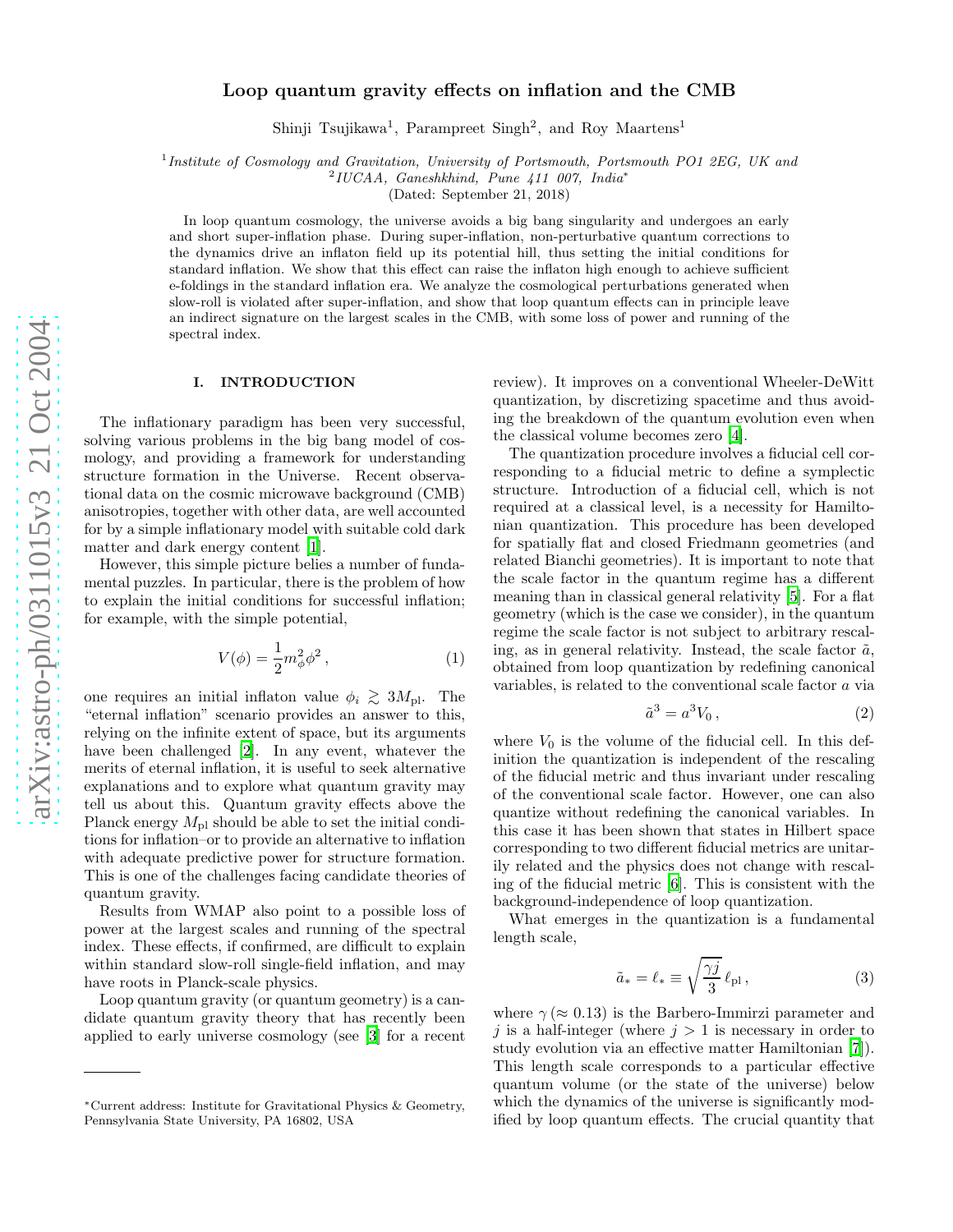determines the dynamics and quantifies the state of the universe relative to the critical state, is

$$
q \equiv \frac{\tilde{a}^2}{\tilde{a}_*^2} = \frac{a^2}{a_*^2} \,. \tag{4}
$$

The Planck length  $\ell_{\text{pl}}$  is not put in by hand, but arises from the quantization procedure. The fundamental scale  $\ell_*$  is the same for a flat or closed classical geometry and has nothing to do with the topology. Thus for a flat non-compact spacetime, there is a fundamental length scale defined by quantization, unlike general relativity, where no length scale (other than the Hubble length) is defined by the geometry. If a compact topology is imposed on a flat geometry, then that introduces another (classical) length scale, independent of  $\ell_*$ . Here we consider a flat non-compact universe. In the semi-classical regime, where spacetime is well approximated as a continuum but the dynamics is subject to non-perturbative loop quantum corrections, the conventional scale factor has the usual rescaling freedom. For convenience, we use the rescaling freedom to fix the classical scale factor at the critical epoch of transition from quantum to classical evolution:

$$
a_* = \ell_* \,. \tag{5}
$$

It should be noted that any other choice could be used, or the rescaling freedom could be kept. The point is that the relevant physical quantity q remains invariant.

#### II. NON-PERTURBATIVE SEMI-CLASSICAL DYNAMICS

In loop quantization, the geometrical density operator has eigenvalues [\[6](#page-5-5), [7](#page-5-6)]

$$
d_j(a) = D(q) \frac{1}{a^3},
$$
\n(6)

where the quantum correction factor for the density in the semi-classical regime is

$$
D(q) = \left(\frac{8}{77}\right)^6 q^{3/2} \left\{ 7\left[ (q+1)^{11/4} - |q-1|^{11/4} \right] -11q \left[ (q+1)^{7/4} - \text{sgn} (q-1) |q-1|^{7/4} \right] \right\}^6. \tag{7}
$$

<span id="page-2-2"></span>In the classical limit we recover the expected behaviour of the density, while the quantum regime shows a radical departure from classical behaviour:

$$
a \gg a_* \Rightarrow D \approx 1,
$$
 (8)

$$
a \ll a_* \Rightarrow D \approx \left(\frac{12}{7}\right)^6 \left(\frac{a}{a_*}\right)^{15}.
$$
 (9)

Then  $d_i$  remains finite as  $a \to 0$ , unlike in conventional quantum cosmology, thus evading the problem of the bigbang singularity. Intuitively, one can think of the modified behaviour as meaning that classical gravity, which is

always attractive, becomes repulsive at small scales when quantized. This effect can produce a bounce where classically there would be a singularity, and can also provide a new mechanism for inflationary acceleration.

In loop quantum cosmology, a scalar field  $\phi$  with potential  $V(\phi)$  in a flat Friedmann-Robertson-Walker background is described by the Hamiltonian [\[7\]](#page-5-6)

$$
\mathcal{H} = a^3 V(\phi) + \frac{1}{2} d_j p_\phi^2, \ p_\phi = d_j^{-1} \dot{\phi}, \qquad (10)
$$

where  $p_{\phi}$  is the momentum canonically conjugate to  $\phi$ . This gives rise to an effective Friedmann equation for the Hubble rate  $H = \dot{a}/a$ ,

$$
H^{2} = \frac{8\pi\ell_{\rm pl}^{2}}{3} \left[ V(\phi) + \frac{1}{2D} \dot{\phi}^{2} \right],
$$
 (11)

<span id="page-2-1"></span><span id="page-2-0"></span>together with the modified Klein-Gordon equation

$$
\ddot{\phi} + \left(3H - \frac{\dot{D}}{D}\right)\dot{\phi} + DV_{\phi}(\phi) = 0.
$$
 (12)

<span id="page-2-3"></span>The quantum corrected Raychaudhuri equation follows from Eqs.  $(11)$  and  $(12)$ ,

$$
\dot{H} = -4\pi \ell_{\rm pl}^2 \dot{\phi}^2 \frac{1}{D} \left( 1 - \frac{\dot{D}}{6HD} \right) . \tag{13}
$$

In the quantum limit, Eq. [\(9\)](#page-2-2) shows that the kinetic terms dominate the potential terms in Eqs. [\(11\)](#page-2-0) and [\(12\)](#page-2-1), and this leads to:

$$
\dot{\phi} \propto a^{12}, \quad a \propto (-\eta)^{-2/11}, \tag{14}
$$

where  $\eta$  is conformal time. Since  $\dot{D}/(HD) = 15$  for  $a \ll$  $a_*$ , we have from Eq. [\(13\)](#page-2-3)

$$
\dot{H} \approx 6\pi \ell_{\rm pl}^2 \frac{\dot{\phi}^2}{D} > 0. \tag{15}
$$

Quantum effects thus drive super-inflationary expansion [\[7\]](#page-5-6). However, this can not yield sufficient e-folds to overcome the flatness and horizon problems in the absence of the inflaton potential.

In the quantum regime,  $a \ll a_*$ , when  $d_i$  behaves as a positive power of a, the second term on the left of Eq.  $(12)$ acts like an anti-friction term and pushes the inflaton up the hill. The strong dominance of the kinetic term over the potential term means not only that the mechanism is robust to a change in  $V(\phi)$ , but also that it dominates over gradient terms in  $\phi$ .

#### III. INFLATION WITH LOOP QUANTUM MODIFICATIONS

With the growth in a, the eigenvalue  $d_i$  eventually behaves as in Eq. [\(8\)](#page-2-2). The second term on the left of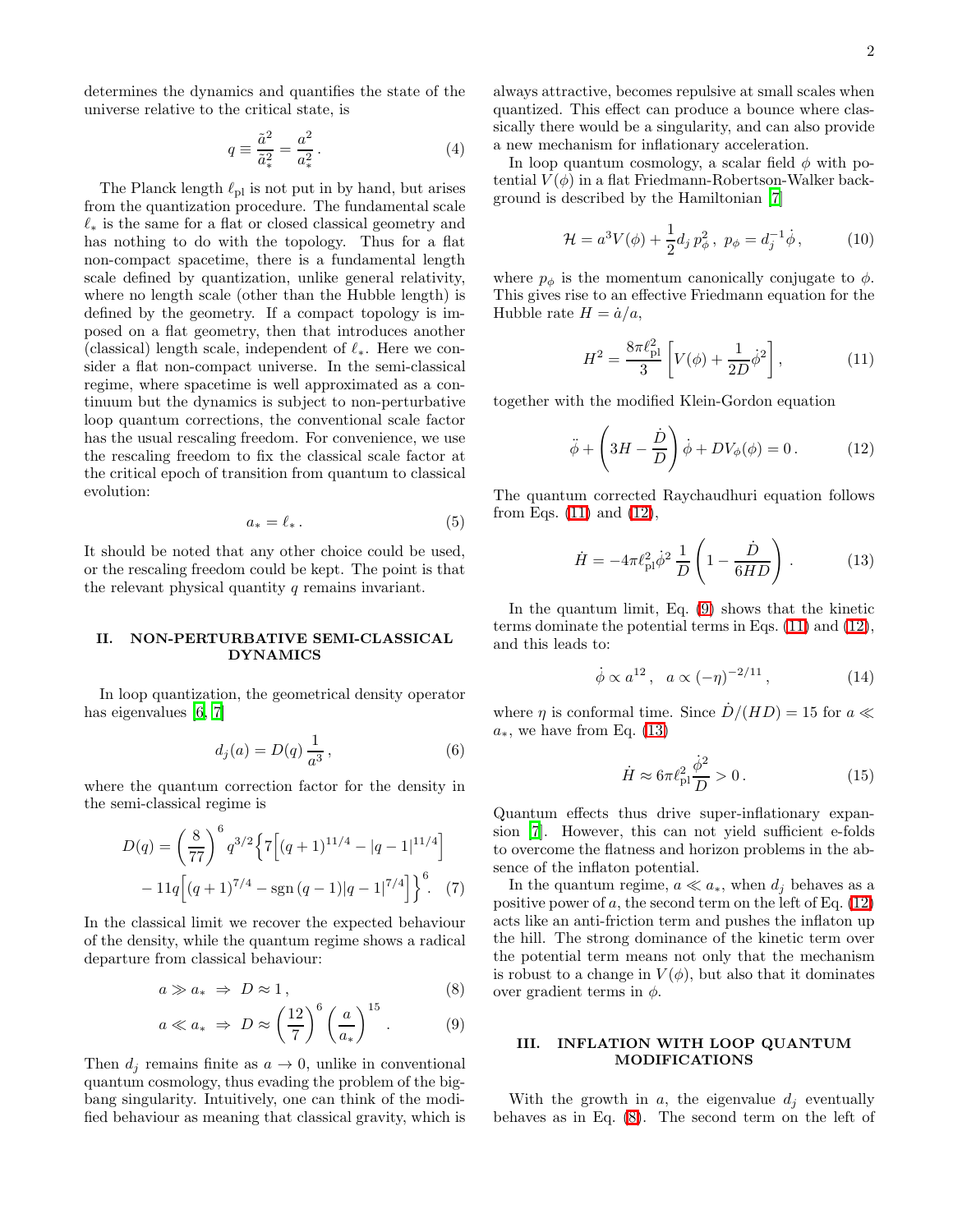Eq. [\(12\)](#page-2-1) then behaves as a friction term, but it takes some time before this term halts the motion of  $\phi$ , since the initial quantum push is very strong. Then the field begins to roll down the potential from its maximum value  $\phi_{\text{max}}$ , initiating a standard slow-roll inflationary stage.

We assume the inflaton is initially at the minimum of its potential. Initial small quantum fluctuations are sufficient to start the process of raising the inflaton up the hill. Strong kinetic effects will rapidly overwhelm the quantum fluctuations. We assume these fluctuations are constrained by the uncertainty principle,  $|\Delta \phi_i \Delta p_{\phi i}| > 1$ , so that

$$
|\phi_i \dot{\phi}_i| \gtrsim \frac{10^3}{j^{3/2}} \left(\frac{a_i}{a_*}\right)^{12} M_{\text{pl}}^3.
$$
 (16)

<span id="page-3-0"></span>We take  $a_i = \sqrt{\gamma} l_{pl}$  (for  $a_i \ll l_{pl}$ , space is discretized and we cannot use the smooth dynamical equations above). The sign of  $\dot{\phi}_i$  determines whether the inflaton just moves further up the hill (for  $\dot{\phi}_i > 0$ ) or returns to  $\dot{\phi} = 0$  and then is pushed up (for  $\dot{\phi}_i < 0$ ).

In order to make this qualitative description more precise, consider the simple potential, Eq. [\(1\)](#page-1-0). Large-scale CMB anisotropies require that [\[8\]](#page-5-7)

$$
\phi_{\text{max}} \gtrsim 3M_{\text{pl}} \,, \quad m_{\phi} \sim 10^{-6} M_{\text{pl}} \,. \tag{17}
$$

We find that loop quantum effects can produce a large enough  $\phi_{\text{max}}$  even for very small  $\phi_i/M_{\text{pl}}$  and  $\dot{\phi}_i/M_{\text{pl}}^2$  [satisfying the uncertainty constraint, Eq. [\(16\)](#page-3-0)]. The results are shown in Figs. [1](#page-3-1) and [2.](#page-3-2)

In the quantum regime  $(a < a_*)$ , the energy density of the universe is dominated by the kinetic energy of the inflaton. Since  $D^{-1} \sim q^{-15/2} \gg 1$  for  $q \ll 1$  in Eq. [\(11\)](#page-2-0), the Hubble rate can take large values even if  $\dot{\phi}^2$  is small. As seen in the inset of Fig. [1,](#page-3-1) the Hubble rate increases for  $a \lesssim a_*$  due to the growth of the kinetic term in Eq. [\(11\)](#page-2-0).

By Eq. [\(13\)](#page-2-3), super-inflation ends when  $D/(6HD) = 1$ . We find numerically that this term quickly goes to zero just after the Hubble maximum. Figure [1](#page-3-1) also shows the short non-inflationary phase  $(\ddot{a} < 0)$  while the field continues rolling up. The second stage of inflation begins as the inflaton approaches its maximum  $(\dot{\phi} = 0)$ . Since  $d_j(a) \approx a^{-3}$  at this stage, this is standard chaotic inflation, followed by conventional reheating when the inflaton oscillates.

In Fig. [2](#page-3-2) we plot the maximum value  $\phi_{\text{max}}$  reached via quantum gravity effects, for various values of  $j$  and  $\dot{\phi}_i$ . Sufficient inflation ( $\gtrsim 60$  e-folds) requires  $\phi_{\text{max}} \gtrsim$ <br>3*M* c and Fig. 2 shows this is possible for a wide range  $3M_{\rm pl}$  and Fig. [2](#page-3-2) shows this is possible for a wide range of parameters. An increase in j decreases q and  $d_j(a)$ , thereby yielding larger H and  $\phi$ , and so increasing the number of e-folds.

Loop quantum effects can therefore in principle set the initial conditions for successful slow-roll inflation. A further question is whether any observational signature of the first phase of quantum gravity inflation survives the second phase of classical inflation. It should be



<span id="page-3-1"></span>FIG. 1: Evolution of the inflaton (in Planck units). We set  $\dot{\phi}_i/(m_\phi M_{\rm pl}) = 2$ , with  $m_\phi/M_{\rm pl} = 10^{-6}$ , and choose  $\phi_i/M_{\rm pl}$ as the minimum value satisfying the uncertainty bound, Eq. [\(16\)](#page-3-0), i.e.  $\phi_i/M_{\rm pl} \sim 10^{12} j^{-15/2}$ . The solid curve has  $j = 100$ , the upper dashed curve has  $j = 125$ , and the lower dashed curve has  $j = 75$ .

Inset: Evolution of the scale factor and Hubble rate (in units of  $m_{\phi}$ ) with the same parameters as the solid curve for  $\phi$ .



<span id="page-3-2"></span>FIG. 2: The maximum reached by  $\phi$  (in Planck units) as a function of  $j$ . From top to bottom, the curves correspond to initial conditions  $\dot{\phi}_i/(\dot{m}_{\phi}M_{\rm pl}) = 5, 2.5, 1, 0.5, 0.25, 0.1$  and  $\phi_i/M_{\rm pl}$  is taken as the minimum value satisfying the uncer-tainty bound, Eq. [\(16\)](#page-3-0). An increase (decrease) in j and  $\dot{\phi}_i$ leads to an increase (decrease) in the number of e-folds.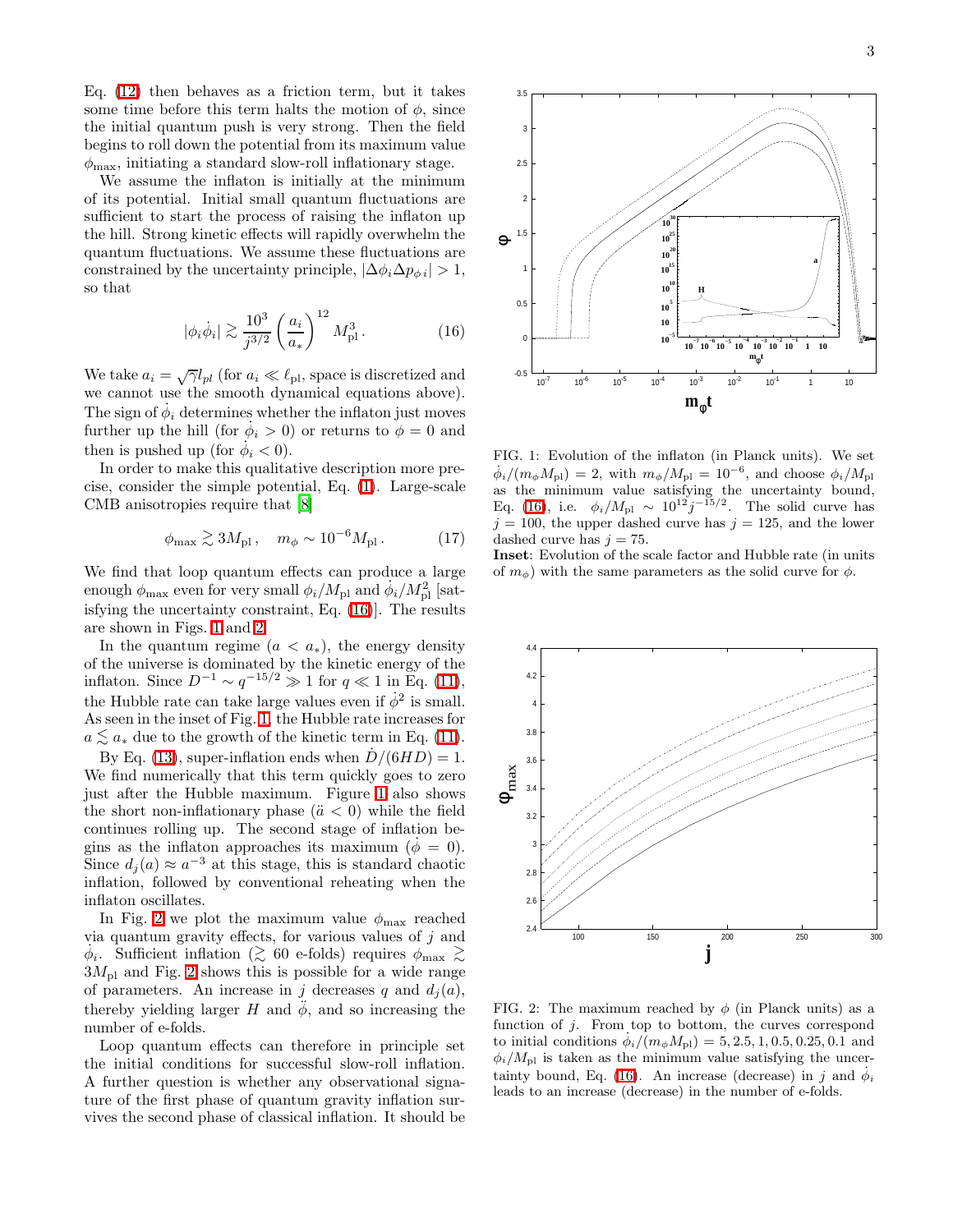noted that violation of slow roll occurs after the superinflationary phase has ended and the universe is classical. In this sense, violation of slow roll is an indirect loop quantum gravity effect. The violation of the slow-roll condition around  $\phi = 0$ , which is peculiar to this scenario, can lead to some suppression of the power spectrum at large scales and running of the spectral index, provided that

$$
\phi_{\text{max}} \sim \phi_{\text{ls}} \,, \tag{18}
$$

<span id="page-4-3"></span>where  $t_{\text{ls}}$  is the time when the largest cosmological scales are generated. If  $\phi_{\text{max}} \gg \phi_{\text{ls}}$ , i.e. if quantum gravity effects drive the inflaton far up the hill, then cosmological scales are generated well into the classical era and there is no loop quantum signature in the currently observed CMB.

#### IV. CMB ANISOTROPIES

To be more concrete, we consider cosmological perturbations generated when the universe is in the classical regime  $(a \gg a_*)$ , but slow-roll is violated. The spectrum of comoving curvature perturbations,  $R$ , generated in slow-roll inflation is given by [\[8](#page-5-7)]

$$
\mathcal{P}_{\mathcal{R}} \propto k^{n-1}, \quad n \approx 1 - 6\epsilon + 2\eta \,, \tag{19}
$$

$$
\epsilon \equiv \frac{M_{\rm pl}^2}{16\pi} \left(\frac{V_{\phi}}{V}\right)^2 \,, \quad \eta \equiv \frac{M_{\rm pl}^2}{8\pi} \frac{V_{\phi\phi}}{V} \,. \tag{20}
$$

<span id="page-4-2"></span>For the potential [\(1\)](#page-1-0), this yields a slightly red-tilted spectrum,

$$
n \approx 1 - \frac{1}{\pi} \left(\frac{M_{\rm pl}}{\phi}\right)^2.
$$
 (21)

The amplitude of the power spectrum generated in slow-roll inflation is [\[8](#page-5-7)]  $\mathcal{P}_R \approx H^4/\dot{\phi}^2$ . In the loop quantum scenario,  $\phi$  changes direction after it climbs up the potential hill to its maximum,  $\phi = 0$ . It was shown in Ref. [\[9](#page-5-8)] that the spectrum of curvature perturbations is not divergent even at  $\dot{\phi} = 0$ , when the standard formula breaks down and should be replaced by

$$
\mathcal{P}_{\mathcal{R}} \approx \frac{9H^6}{V_{\phi}^2} \approx \frac{9H^6}{m_{\phi}^4 \phi^2} \,. \tag{22}
$$

<span id="page-4-0"></span>This appears to correspond to the replacement of  $\phi$ in the standard formula by the slow-roll velocity  $\dot{\phi} =$  $-V_{\phi}/(3H)$ , but Eq. [\(22\)](#page-4-0) is valid even at  $\phi = 0$ , when the slow-roll approximation breaks down [\[9\]](#page-5-8).

Using Eq. [\(22\)](#page-4-0), the spectral index becomes

$$
n = 1 + \frac{1}{1 + \epsilon_1} \left( 6\epsilon_1 - \frac{2\dot{\phi}}{H\phi} \right), \qquad (23)
$$

<span id="page-4-1"></span>where  $\epsilon_1 \equiv H/H^2$ , which vanishes at  $\dot{\phi} = 0$  and thus leads to a scale-invariant spectrum at the turn-over of the inflaton. This modification of the spectral index around  $\phi = 0$  is a distinct feature of the loop quantum scenario. The formula [\(23\)](#page-4-1) reduces to the standard one in the slow-roll region ( $|\dot{\phi}| \ll |3H\phi|$ ), since  $\dot{\phi} = -V_{\phi}/(3H)$ and  $|\epsilon_1| \ll 1$ .

When the field climbs up the potential hill  $(\phi > 0)$ , we have  $n < 1$  by Eq. [\(23\)](#page-4-1). Therefore the spectrum begins to grow toward large scales for modes which exit the Hubble radius during the transient regime. However the power spectrum is close to scale-invariant as long as  $\phi$  is close to zero. We should also mention that there exists a short non-inflationary phase after the Hubble maximum (see Fig. [1\)](#page-3-1). However the fluctuations in this non-inflationary phase are not of relevance, since the standard causal mechanism for the generation of perturbations does not operate.

The spectral index can be expanded as

$$
n(k) = n(k_0) + \frac{\alpha(k_0)}{2} \ln \left( \frac{k}{k_0} \right) + \cdots, \qquad (24)
$$

$$
\alpha = \left(\frac{\mathrm{d}n}{\mathrm{d}\ln k}\right)_{k=aH},\tag{25}
$$

where  $k_0$  is some pivot wavenumber. In our case, the spectral index changes rapidly around the region  $\phi = 0$ , which leads to larger running compared to the slow-roll regime. This means that it is not a good approximation to use a constant running in the whole range of the potential-driven inflation. For example one has  $n \sim 0.964$ and  $\alpha \sim -0.005$  at  $\phi = 3M_{\text{pl}}$  from Eq. [\(21\)](#page-4-2). We find numerically that the running becomes stronger around  $\phi = 0$ , with minimum value  $\alpha \sim -0.06$ .

Consider a scenario in which the spectral index grows rapidly towards 1 around  $\phi = 3M_{\rm pl}$ , corresponding to the pivot scale  $k_0 \sim 10^{-3} \,\mathrm{Mpc}^{-1}$ . One can express *n* in this region in terms of the average value  $\bar{\alpha}$ , i.e.,  $n(k) \approx n(k_0) +$  $(\bar{\alpha}/2) \ln(k/k_0)$ . Then we obtain  $n(k) \sim 1$  at  $k \sim 0.1k_0$ for  $\bar{\alpha} = -0.04$ . This behavior was found numerically, and leads to a larger spectral index around the scale  $k \sim$  $10^{-4}$  Mpc<sup>-1</sup>, compared to the standard slow-roll chaotic inflationary scenario.

In Fig. [3](#page-5-9) the CMB power spectrum is plotted for several values of  $\bar{\alpha}$  for  $k \leq k_0$ , and with the average running  $\bar{\alpha}$  = −0.005 for  $k > k_0$ . In standard chaotic inflation  $|\alpha| \lesssim 0.01$  around  $\phi \sim 3M_{\rm pl}$ , in which case it is difficult to explain the running with  $\alpha = -0.077^{+0.050}_{-0.052}$  around the scale  $k \sim 10^{-3} \text{ Mpc}^{-1}$  reported by the WMAP team [\[1\]](#page-5-0). In the loop quantum inflation scenario, it is possible to explain this running of the power spectrum due to the existence of the non-slow-roll region  $(\phi \sim 0)$  that follows loop quantum inflation–provided that Eq. [\(18\)](#page-4-3) holds, i.e., the loop quantum inflation does not push the inflaton too high up its potential hill. If the e-folds in slowroll inflation are greater than 60, then the CMB power spectrum does not carry a loop quantum signature [\[10\]](#page-5-10). Although strong suppression of power around the multipoles  $l = 2, 3$  is difficult to obtain unless  $\bar{\alpha} \lesssim -0.3$ , it is quite intriguing that the loop quantum scenario can